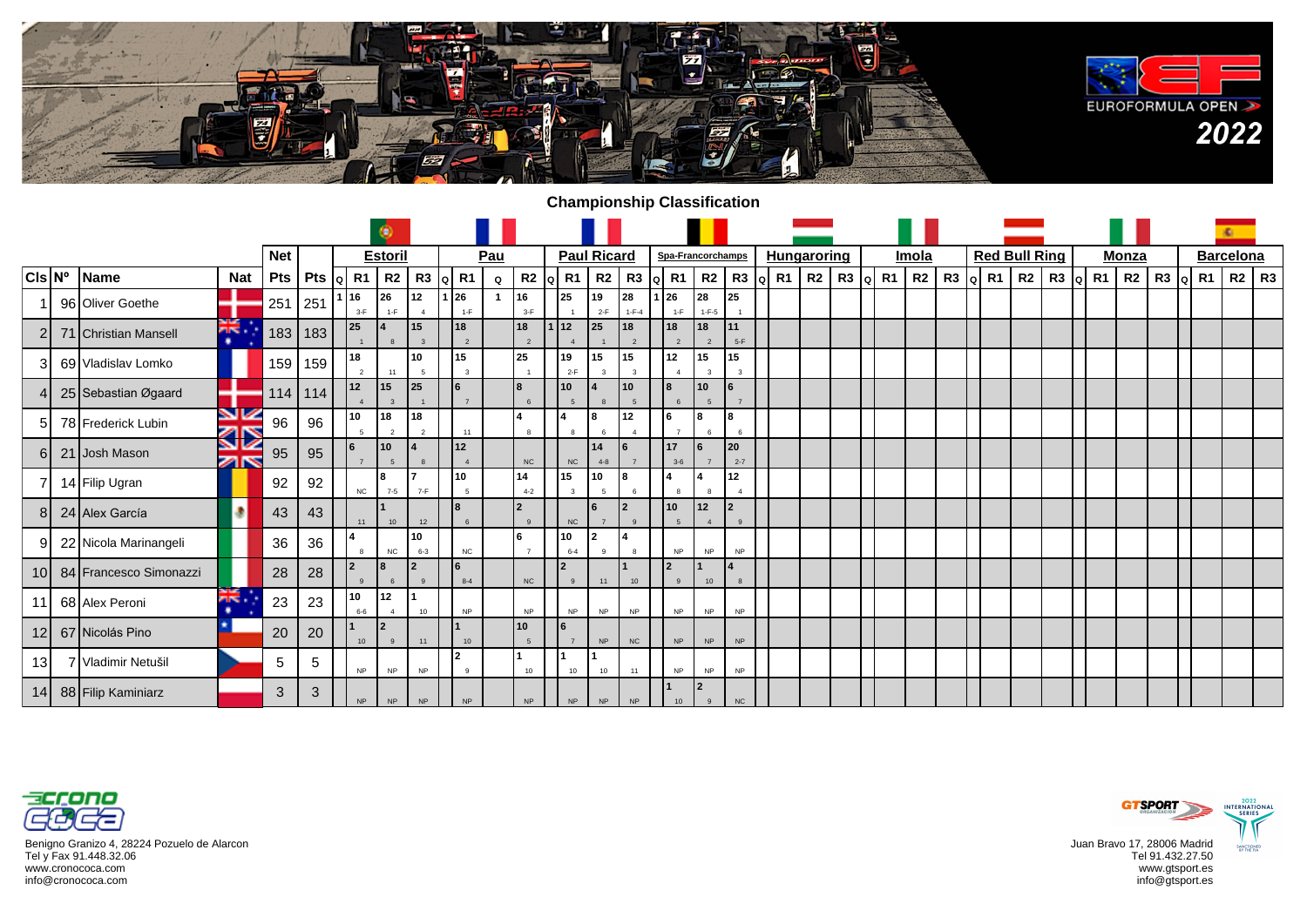

## **Championship Rookie Classification**

|  |                         |                        |            | <b>Net</b> |                |    | <b>Estoril</b> |    |           | <u>Pau</u>     |         | <b>Paul Ricard</b> |                |           | <b>SPA-Francorchamps</b> |      |    | Hungaroring    |    |     | Imola     |    |       | <b>Red Bull Ring</b> |                 |    | Monza |    |                | <b>Barcelona</b> |           |
|--|-------------------------|------------------------|------------|------------|----------------|----|----------------|----|-----------|----------------|---------|--------------------|----------------|-----------|--------------------------|------|----|----------------|----|-----|-----------|----|-------|----------------------|-----------------|----|-------|----|----------------|------------------|-----------|
|  | $CIs$ $\vert N^{\circ}$ | l Name                 | <b>Nat</b> |            | $Pts$ Pts $R1$ |    | ' R2.          | R3 | <b>R1</b> | R <sub>2</sub> | R1      | . R2               | R <sub>3</sub> | <b>R1</b> | R <sub>2</sub>           | , R3 | R1 | R <sub>2</sub> | R3 | -R1 | <b>R2</b> | R3 | 1 R1. | R2                   | R3 <sub>1</sub> | R1 | R2    | R3 | R <sub>1</sub> | R2               | <b>R3</b> |
|  |                         | 69 Vladislav Lomko     |            | 102        | l 102 l        | 10 |                |    | 10.       | 10             | 10      | 10                 | 10             | 10        | 10                       | 10   |    |                |    |     |           |    |       |                      |                 |    |       |    |                |                  |           |
|  |                         | 25 Sebastian Øgaard    |            | 84         | -84            | 8  | 10             | 10 | 6         |                | $\circ$ | 6                  | 8              | 6         | 6                        |      |    |                |    |     |           |    |       |                      |                 |    |       |    |                |                  |           |
|  | 31                      | 24 Alex García         |            | 62         | 62             |    |                | 4  | 8         |                |         |                    | 6              |           | 8                        |      |    |                |    |     |           |    |       |                      |                 |    |       |    |                |                  |           |
|  |                         | 84 Francesco Simonazzi |            | 52         | 52             | 6  | 8              | 6  |           |                |         | 4                  |                |           | 4                        | 6    |    |                |    |     |           |    |       |                      |                 |    |       |    |                |                  |           |



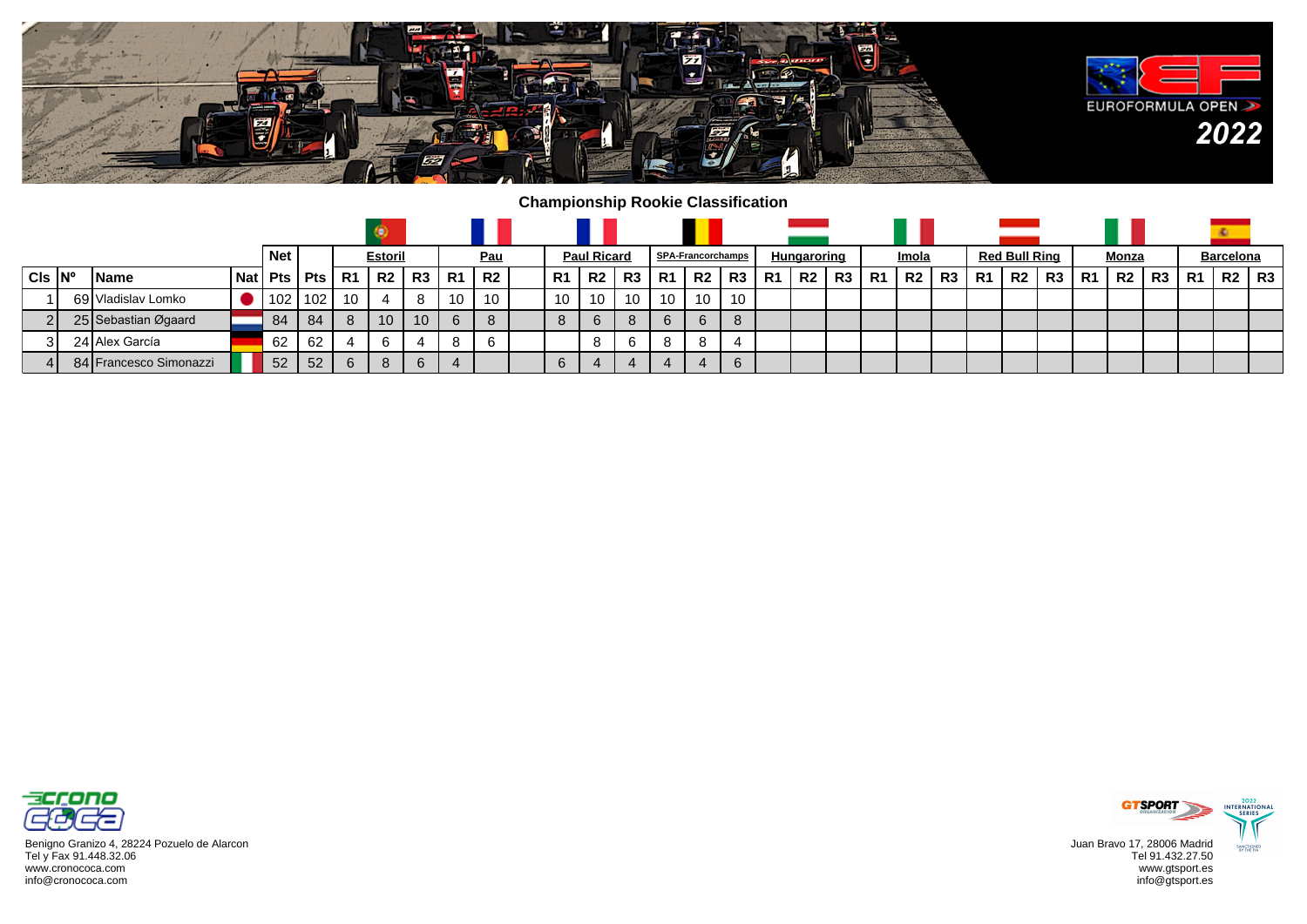

## **Championship Teams' Classification**

|                           |                |    | <b>Estoril</b> |                 |           | <u>Pau</u> | <b>Paul Ricard</b> |                |    |                | <b>SPA-Francorchamps</b> |    |    | Hungaroring    |    |           | Imola |         |           | <b>Red Bull Ring</b> |    |           | Monza |    |    | <b>Barcelona</b> |    |
|---------------------------|----------------|----|----------------|-----------------|-----------|------------|--------------------|----------------|----|----------------|--------------------------|----|----|----------------|----|-----------|-------|---------|-----------|----------------------|----|-----------|-------|----|----|------------------|----|
| $Cls$ Team                | Nat   Pts   R1 |    | R2             | R3              | <b>R1</b> | R2         | R1                 | R <sub>2</sub> | R3 | R <sub>1</sub> | R2                       | R3 | R1 | R <sub>2</sub> | R3 | <b>R1</b> |       | R2   R3 | <b>R1</b> | R2                   | R3 | <b>R1</b> | R2    | R3 | R1 | <b>R2</b> I      | R3 |
| 1 Cryptotower Racing Team | 146            | 18 | 3              | 9               | 14        | 18         | $12 \overline{ }$  | 16             | 14 | 14             | 14                       | 14 |    |                |    |           |       |         |           |                      |    |           |       |    |    |                  |    |
| 2 Team Motopark           | 124            | 9  | 18             | 12 <sup>2</sup> | 10        | 6          | 10 <sup>1</sup>    | 8              | 14 | 13             | 14                       | 10 |    |                |    |           |       |         |           |                      |    |           |       |    |    |                  |    |
| 3 Van Amersfoort Racing   | 48             |    | h              | 10 <sup>°</sup> |           |            | 9                  | J.             | 3  |                | 3                        | 3  |    |                |    |           |       |         |           |                      |    |           |       |    |    |                  |    |
| 4 Drivex                  |                |    |                |                 |           |            |                    |                |    |                |                          |    |    |                |    |           |       |         |           |                      |    |           |       |    |    |                  |    |
| 5 BVM Racing              |                |    |                |                 |           |            |                    |                |    |                |                          |    |    |                |    |           |       |         |           |                      |    |           |       |    |    |                  |    |
| 6 Effective Racing        | U              |    |                |                 |           |            |                    |                |    |                |                          |    |    |                |    |           |       |         |           |                      |    |           |       |    |    |                  |    |



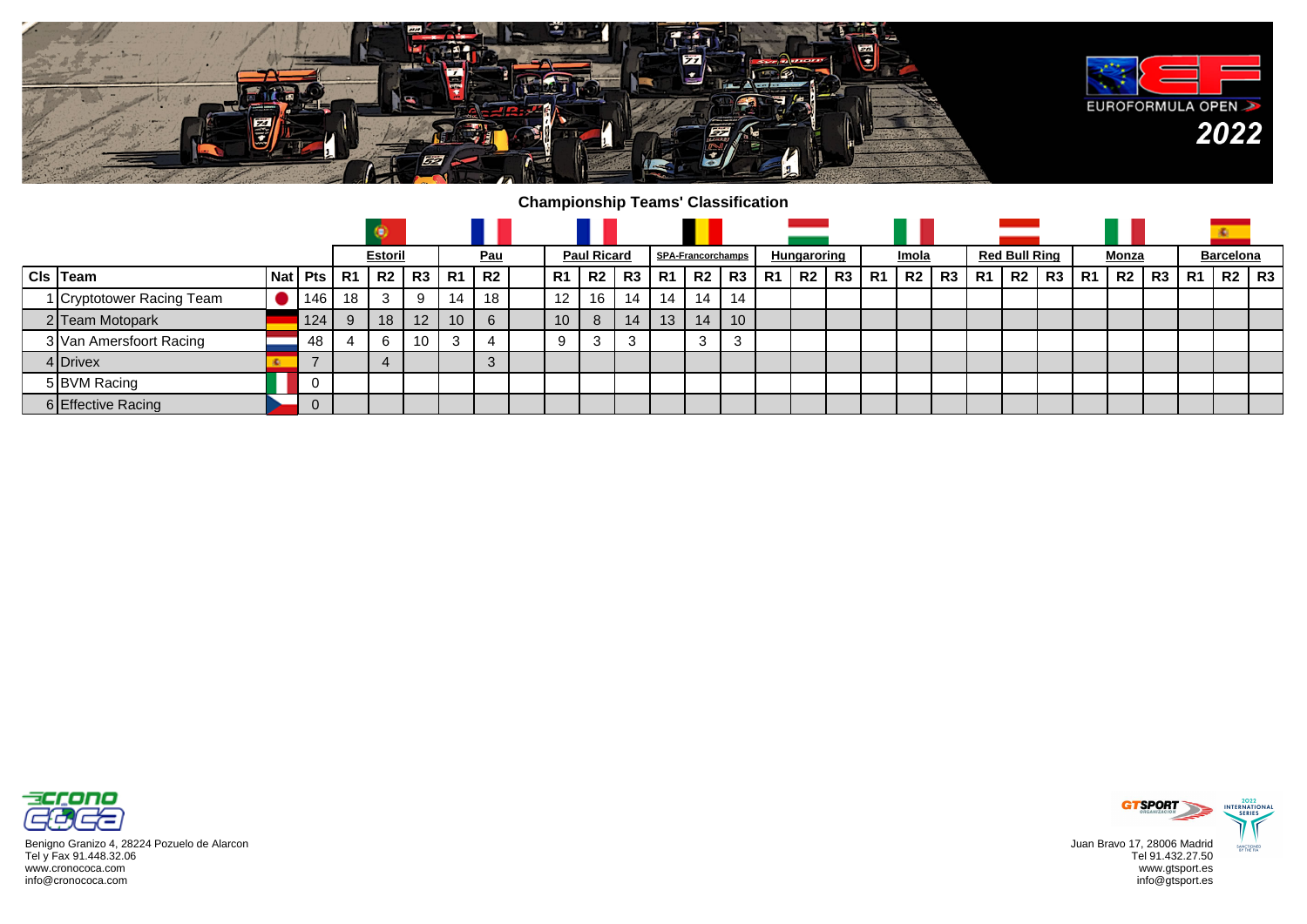

**Drivers Statistics**

| $CIs \,  N^{\circ} $ | <b>Name</b>            | <b>Nat</b>                    | Net Points | Points | Positions<br>First | Seconds<br>Positions | Positions<br>Thirds | Fastest<br>Race<br>Laps | Positions<br>Pole | first place<br>ni sde- | covered<br>in Race<br>Km. | in Practice<br>covered<br>Κ'n, |
|----------------------|------------------------|-------------------------------|------------|--------|--------------------|----------------------|---------------------|-------------------------|-------------------|------------------------|---------------------------|--------------------------------|
| 1                    | 96 Oliver Goethe       |                               | 251        | 251    | 7                  | 1                    | 2                   | 8                       | 4                 | 32                     | 975.006                   | 821.634                        |
| $\overline{2}$       | 71 Christian Mansell   | ж.                            | 183        | 183    | $\overline{2}$     | 5                    | 1                   | $\mathbf{1}$            | 1                 | 21                     | 975.006                   | 728.124                        |
| $\mathbf{3}$         | 69 Vladislav Lomko     |                               | 159        | 159    | 1                  | $\overline{2}$       | 5                   | 1                       |                   | 26                     | 975.006                   | 816.532                        |
| $\vert 4 \vert$      | 25 Sebastian Øgaard    |                               | 114        | 114    | $\mathbf{1}$       |                      | $\mathbf{1}$        |                         | 3                 | 20                     | 975.006                   | 815.996                        |
| 5 <sup>1</sup>       | 78 Frederick Lubin     | V                             | 96         | 96     |                    | $\overline{2}$       |                     |                         |                   |                        | 961.206                   | 733.688                        |
| 6 <sup>1</sup>       | 21 Josh Mason          | 32<br>$\overline{\mathbb{Z}}$ | 95         | 95     |                    | $\mathbf{1}$         | 1                   |                         |                   |                        | 895.310                   | 837.846                        |
| $\overline{7}$       | 14 Filip Ugran         |                               | 92         | 92     |                    |                      | 1                   | 1                       | 1                 |                        | 887.184                   | 833.996                        |
| 8 <sup>1</sup>       | 24 Alex García         | ۰                             | 43         | 43     |                    |                      |                     |                         |                   |                        | 923.066                   | 837.570                        |
| $\overline{9}$       | 22 Nicola Marinangeli  |                               | 36         | 36     |                    |                      |                     |                         | 1                 |                        | 592.014                   | 571.456                        |
| 10                   | 84 Francesco Simonazzi |                               | 28         | 28     |                    |                      |                     |                         |                   |                        | 899.882                   | 686.462                        |
| 11                   | 68 Alex Peroni         | NK.<br>٠                      | 23         | 23     |                    |                      |                     |                         | 1                 | 15                     | 255.102                   | 129.642                        |
| 12                   | 67 Nicolás Pino        |                               | 20         | 20     |                    |                      |                     |                         |                   |                        | 527.310                   | 601.740                        |
| 13                   | Vladimir Netušil       |                               | 5          | 5      |                    |                      |                     |                         |                   |                        | 417.456                   | 485.550                        |
| 14                   | 88 Filip Kaminiarz     |                               | 3          | 3      |                    |                      |                     |                         |                   |                        | 231.132                   | 175.100                        |



Benigno Granizo 4, 28224 Pozuelo de Alarcon Tel y Fax 91.448.32.06 www.cronococa.com info@cronococa.com



Juan Bravo 17, 28006 Madrid Tel 91.432.27.50 www.gtsport.es info@gtsport.es



2022